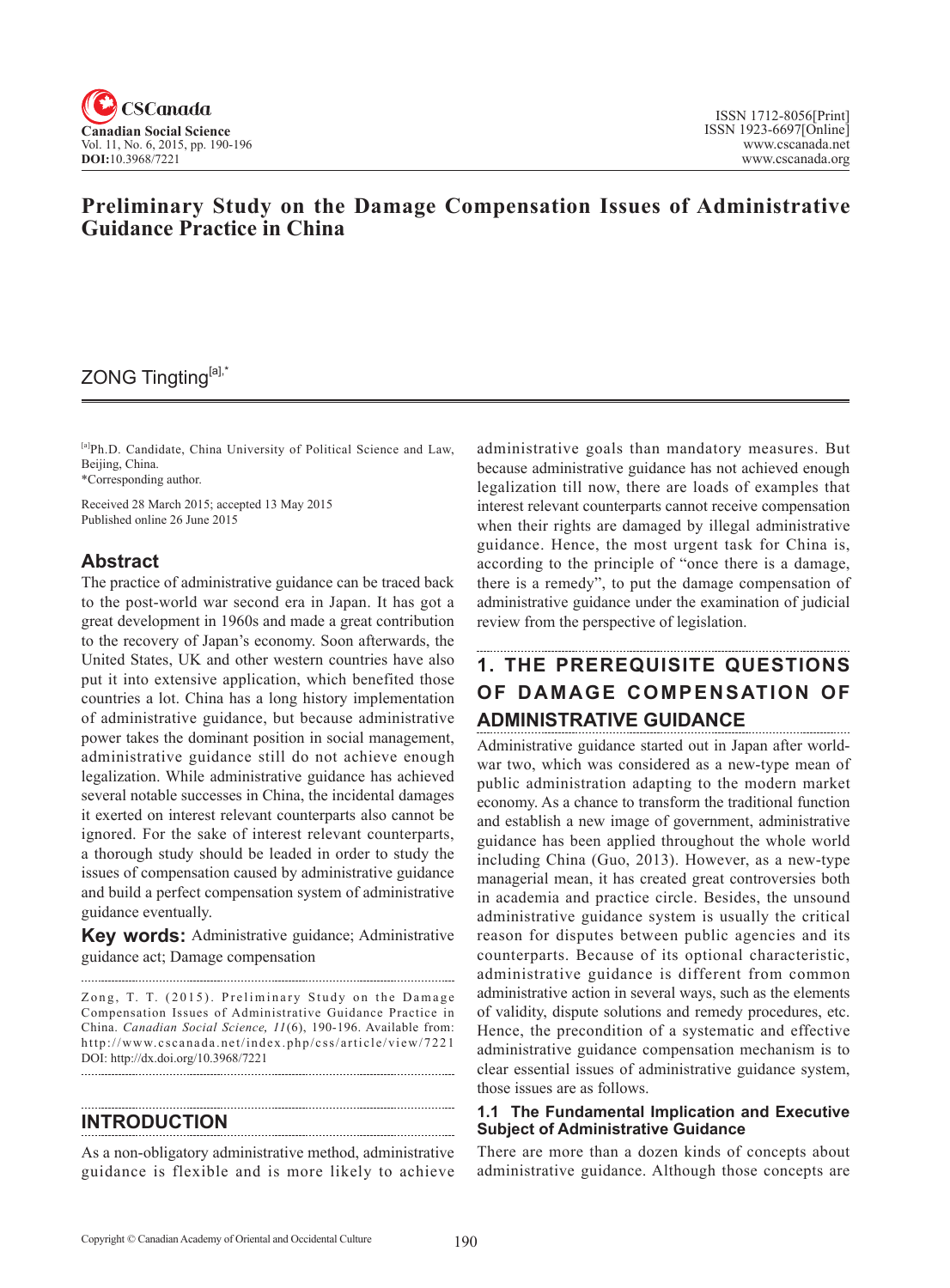different from each other, they all stick to unified standard on basic issues. Specifically, administrative guidance has the following characteristics: Firstly, the executive subject of administrative guidance is administrative agency; secondly, the methods of administrative guidance are guidance, advice, suggestion and those carry an optional characteristic; Finally, administrative guidance cannot produce direct legal effect. According to the above opinion, administrative agency is the only executive subject, which is not precise in fact. Nowadays, administrative agency are not the only executive subject of administrative act, lots of organizations and groups that are authorized by laws and regulations also have the right to practice administrative guidance, for example, Association of Consumers(AOC), China Green Food Association(CGFA) can disclose the unhealthy products to consumers. Hence, the definition criteria of practical subject should not only refer to organizational laws but also consider the authority of one subject.

#### **1.2 The Nature of Administrative Guidance**

According to the above analysis, organizations and groups which bear public management function can also implement administrative guidance action. It is reasonable and scientific to adopt a liberal interpretation of the definition of administrative guidance, for a large proportion of management methods of those organizations and groups are optional. In practice, we should regard those optional methods as administrative action, since administrative guidance act is also included in the sphere of administrative action and also is an optional action, hence, those actions all should be regulated by some sort of procedures and operative standards.

#### **1.3 The Type of Administrative Guidance**

#### **Table 1**

#### **Three Types of Administrative Guidance**

| <b>Type</b>                | <b>Practical subject</b>  | <b>Purpose</b>                                                                                              | <b>Method</b>                                     |
|----------------------------|---------------------------|-------------------------------------------------------------------------------------------------------------|---------------------------------------------------|
| Regulative/<br>prohibitive | Administrative<br>subject | Regulate and<br>restrict behaviors<br>that violate public<br>interest                                       | Warning/<br>reminding/<br>persuasion              |
| Adjustive/<br>mediatory    | Administrative<br>subject | Settle disputes<br>between the<br>administration<br>counterparts                                            | Mediation/<br>advice                              |
| Assistive/<br>suggestive   | Administrative<br>subject | Promote the<br>development of<br>administrative<br>counterparts and<br>guarantee their<br>legitimate rights | Advice/<br>guidance/<br>support/<br>encouragement |

As to the type of administrative guidance, there are several partition methods. With the analysis of different opinions about those methods, it is obvious the theory featured by "three dimension of function" put forward by Lin Jidong is the most reasonable partition method. According to this theory, administrative guidance can be divided into three types ( Lin, 1988, pp.437-438).

# **2. THE DEFECTS OF ADMINISTRATIVE GUIDANCE SYSTEM IN CHINA**

Nowadays, with the rapid growth of China's socialist marketing economy, administrative guidance plays an important role in every field of social life. Because of its soft and flexible characteristic, administrative guidance can deal with loads of social problems resulted from the high speed development of society. Administrative guidance can exert macroeconomic regulation to the society to promote its healthy development. However, while recognizing the positive role played by administrative guidance, the negative aspect of it also cannot be neglected. For example, public officials usually take advantage of the so-called merits of administrative guidance, such as flexibility and choosability to obtain profits for themselves, which result in many disputes with administrative counterparts. In fact, defects existing in the administrative guidance system of China are mainly as follows (Tan, 2007, p.25).

#### **2.1 Procedure of Administrative Guidance Action Is Unsound While Its Legalization Is Insufficiency**

While receiving popularity throughout the whole world, administrative guidance action also is condemned for its own obvious defects. In order to deal with its defects, each country has restored to legislation to regulate and constrain the practice of administrative guidance action, and the most influential legislation is *The Administrative Procedure Law in 1993* of Japan. So far, there is no specific legislation in China except specific rules of administrative guidance in certain areas, such as *the administrative department for industry and commerce administrative guidance rules* which is issued by the State Administration for Industry (SAIC). Hence, the implementation of administrative guidance in China mostly bases on polices and other general laws. However, under normal circumstances, those general laws do not have specific provisions regarding the procedure of administrative guidance action, which is easy to result in illegal guidance of executive subject and causing disputes between executor and administrative counterparts.

#### **2.2 Public Officials Still Have Not Established a Correct Concept Towards the Purpose of Administrative Guidance**

In China, executive power has a dominant place in the management of public affairs and officials in public agencies usually hold a strong attitude towards administrative counterparts in the process of dealing with public affairs. Consequently, the administrative guidance which is obviously an option one converted into a compulsory management method. Besides, quite a number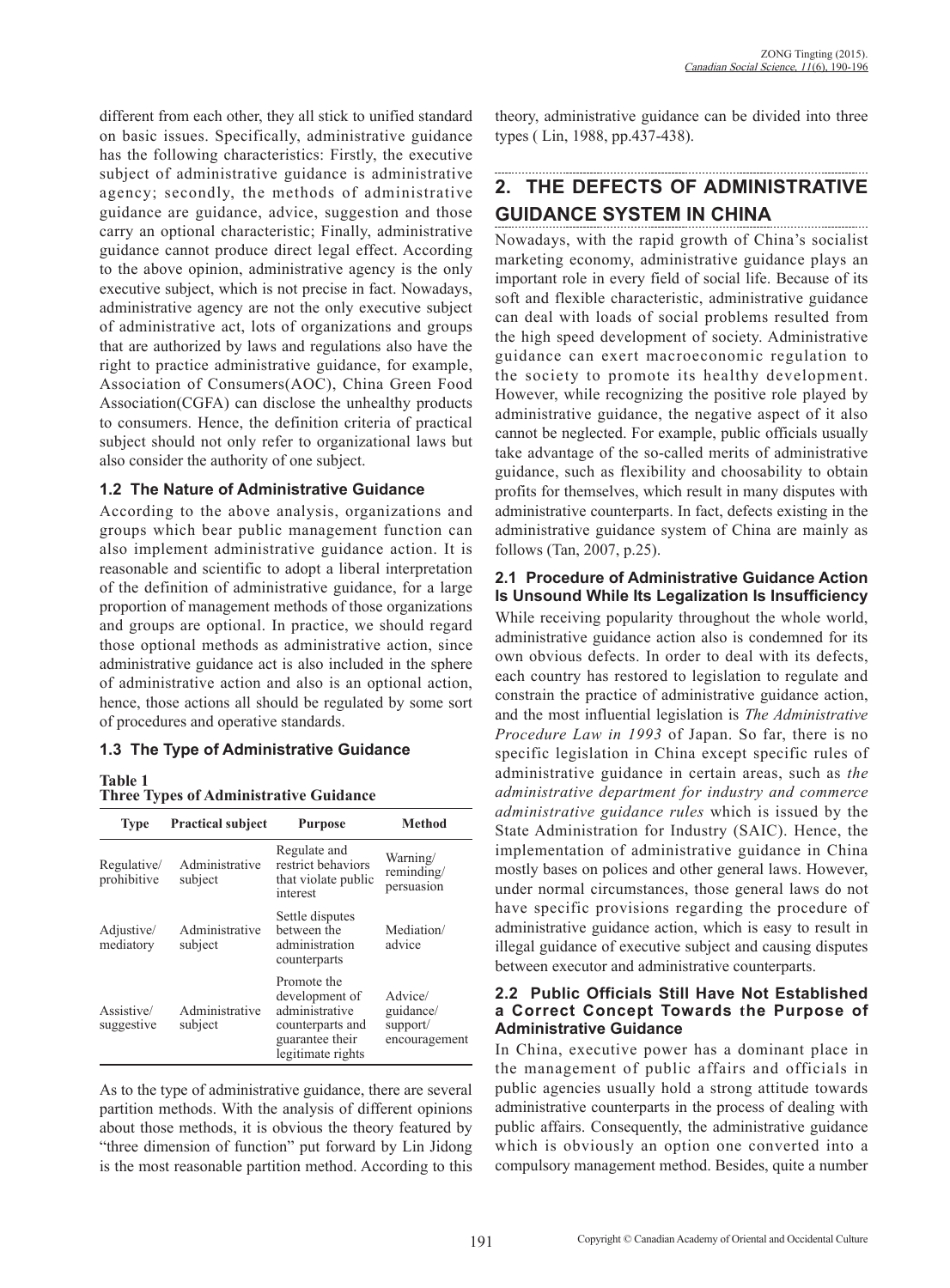of publics seem to consider the administrative guidance action is vested the same legal validity just as other enforceable administrative actions. When administrative guidance action is converted into a compulsory one, the options of counterparts are limited and their rights will be damaged because of the illegal action practiced by public officials. However, in practice, there are loads of such situations sprouting out in daily administration (Mao, 2000).

### **2.3 Transparency of Administrative Guidance Action Is Insufficient and Has a Low Degree of Public Participation**

Compared to compulsory actions which are usually made by formal executive orders or even administrative legislation, administrative guidance action has less conflicts and is much more efficient, and due to its potential mandatory virtue, the administrative purpose can also be achieved (Yan, 2011). Because of its informal characteristics, public officials do not have to issue formal documents and other written materials when they carry out an administrative guidance action. For example, the county magistrate may recommend a specific wheat cultivar to peasants in a verbal way, etc, such situation is quite normal in the administrative process. However, because of lacking of transparency, the public administrations rarely solicit opinions from publics or convene demonstration meetings, which result in loads of unreasonable and illegal administrative guidance actions that blind the cognition of publics and cause serious damage to their legitimate rights and interests.

# **3. CONSIDERATIONS ABOUT THE D A M A G E C O M P E N S A T I O N O F ADMINISTRATIVE GUIDANCE ACTION**

The remedy of administrative guidance refers to the activities that citizens, corporate and other organizations demand related authorities to settle disputes with the subjects of administrative guidance and make out legally binding decisions (Xu, 2006). The establishment of administrative guidance relief system mainly has the following meanings: (a) A necessary requirement of implementation of the principle of reliance protection. If public agencies violate the reliance interest of interest relevant parties but do not provide them with reasonable compensation, the public credit of them will be damaged irretrievably which will cause bad effects on the communication with interest relevant parties and affect the implementation of the administrative purpose (Duan, 2008); (b) The necessary requirement of implementation of responsible administration. The purpose of administrative guidance relief system is to remedy interest loss of interest relevant parties, it requires enforcers of administrative guidance assume appropriate administrative responsibility for their illegal or unreasonable actions.

Besides, establish an effective accountability system of administrative guidance is necessary for the system of administrative guidance relief which can guarantee the quality of administrative guidance and avoid illegal and unreasonable actions (Du, 2012, pp.7-8). As the pivotal aspect of administrative guidance relief system, the issues of damage compensation deserve a deep study from both academia and practical sphere.

#### **3.1 Whether Need to Limit the Type of Guarantee Execution Measures of Administrative Guidance Action?**

Given to the assurance of effectiveness of administrative guidance action, the legal system in various countries worldwide allows their public officials to adopt guarantee execution measures in the process of administrative guidance. However, plentiful questions go along: whether the need to limit the type of guarantee execution measures? What kinds of guarantee execution measures are reasonable? What methods should not be included in the sphere of guarantee execution measures of administrative guidance action? In fact, due to its optional characteristic, administrative guidance action does not have a compulsory effect and administrative counterparts can choose to obey or disobey it. Therefore, public officials should not regard administrative penalty and other compulsory measures as guarantee execution measures in order to achieve the purpose of administrative guidance action. On the contrary, within the scope of their functions and powers, public officials can restore to some optional methods, which have some sort of de facto coerciveness, interest temptation and spirit instructiveness.

#### **3.2 Whether the Damage Compensation Caused by Guaranteed Execution Measures Should Be Compensated?**

In practice, how to deal with the situation that guaranteed execution measures exert damage to the legitimate right of administrative counterparts? Through analyzing, the reasonable way is to consider the characteristics of guaranteed executive action and the situations of damage compensation before discussing the issues of damage compensation: Firstly, damages which are resulted from compulsory guarantee execution measures should be compensated on the basis of *National Compensation Law* for its obvious illegal virtue. On such a condition, the implementation of administrative penalty and arbitrariness cannot find its legitimacy basis and is easily to be classified as illegal administrative action which may be included in judicial review and compensate for counterparts' damage; Secondly, damages caused by advisory administrative guidance action cannot be compensated for its lack of compulsory characteristic. However, it does not mean that such actions will not do harm to rights of administrative counterparts. For example, under the background of urbanization, village cadres come to the peasants' house everyday in order to persuade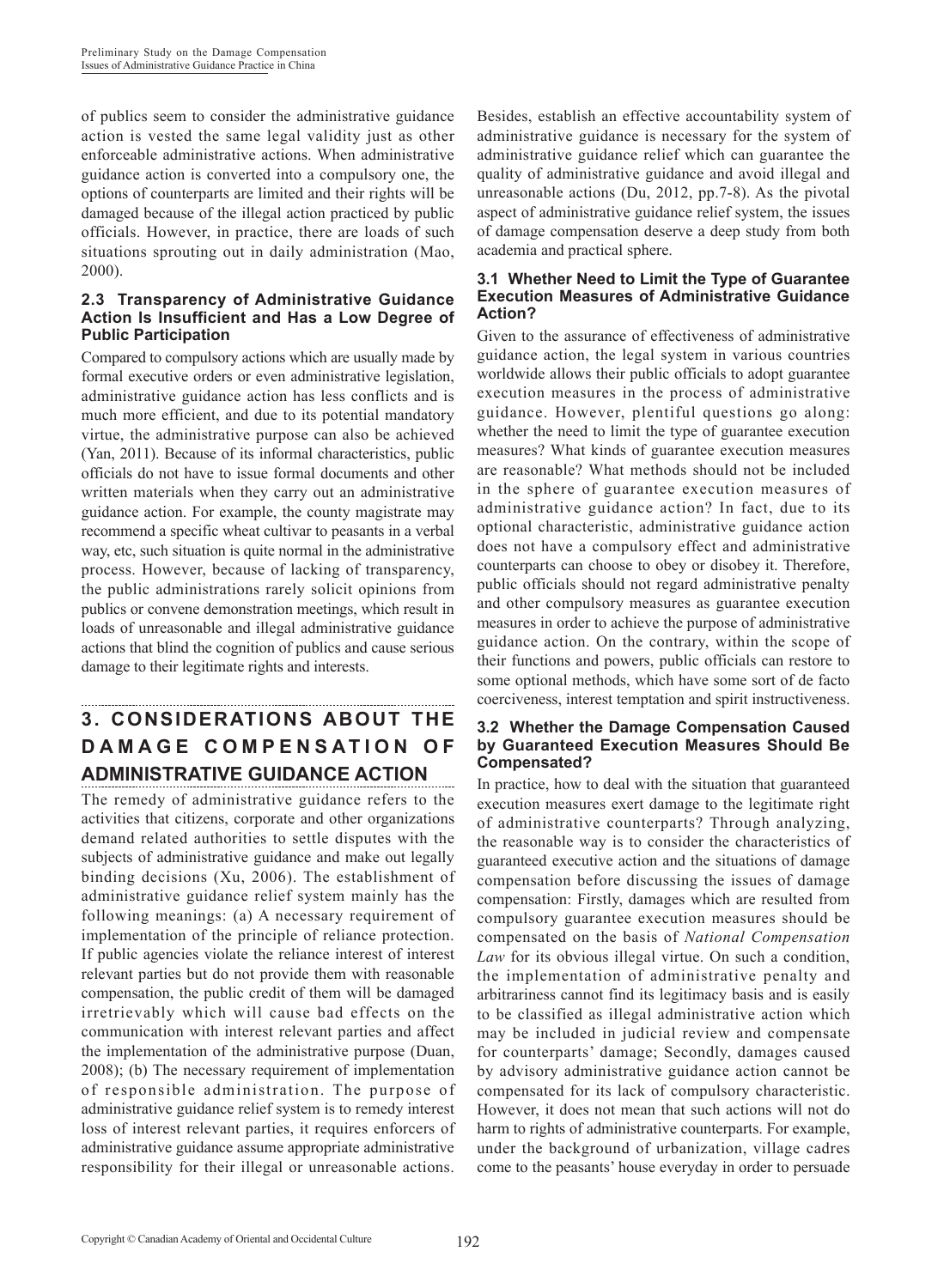them to transfer the possession of lands to real estate developers. Although such behavior is not compulsory, it may exert bad influences on villagers' normal life and cost them a lot of time even money. According to the principle "once there has been damage, there will be a relief", should not such damage be compensated? In conclusion, leading research on such issues can truly advance the ruleby-law course of administrative guidance action.

### **3.3 Whether Damages Caused by Nonfeasance Can Be Compensated?**

The above two kinds of situations mainly demonstrates damages caused by positive action of public officials. As to the damages caused by nonfeasance of administrative guidance, whether public institutions have the responsibility to compensate? According to the theory of administrative law, public agencies cannot spurn the obligation of administrative guidance in case they need to assume adverse consequences of it, for they do not perform duties of protecting the legitimate rights of publics. For example, fishery department should release weather forecast timely regardless of any unforeseen meteorological condition that may cause serious accident in the future. In conclusion, nonfeasance of administrative guidance should be supervised by powerful agencies and relative officials must bear the liability of misconduct, the most important thing is, make compensation for counterparts' damages resulted from the nonfeasance.

#### **3.4 How to Distinguish the Nature of Two Different Types of Compensation Which Is Resulted From Administrative Guidance Action?**

In fact, it is not merely the illegal administrative guidance action that could result in damage compensation, actions which are legal but unreasonable or the lawful conditions changes after actions have been made are also have probability to compensate for counterparts' loss. The distinction between these two actions is their status of legitimacy, for illegal actions, counterparts can file a suit that request judges to revoke illegal actions and rule the public agencies to compensate their damage; As to the rest situation, because actions themselves do not violate the mandatory provisions of statues, counterparts cannot seek a revocation from court. In order to atone their loss, counterparts should negotiate with public agencies that carry out those actions or they can require courts make affirmation judgments along with the amount of indemnity decision (Jia, 2010, pp.25-26).

## **4. QUESTIONS THAT SHOULD BE CLEARED ABOUT THE COMPENSATION OF ADMINISTRATIVE GUIDANCE SYSTEM**

In consideration of the imperfections that root in administrative guidance system of China, there are

numerous situations that the legitimate interests of interest relevant parties are damaged by administrative guidance executors. Hence, putting administrative guidance into the sphere of administrative relief and regulating the power of public officials is an urgent issue at that moment, for a reasonable and effective relief system not only can promote the performance of administrative guidance but also can advance the democratic and scientific level of administration. In this process, China should learn the advanced experience of foreign countries along with the consideration of its own situation (Du, 2012, p.12).

#### **4.1 Kinds of Administrative Guidance Actions That Should Assume the Responsibility of Damage Compensation**

According to the above analysis, the following kinds of administrative guidance action should bear the obligation of compensation: (a) Nonfeasance. Preceding part of this article has expounded the issues about compensation of nonfeasance and need not be repeated here. What calls for special attention is that, under many circumstances, some actions ostensibly conform to the feature of administrative guidance but lack of essential elements, which are frequently utilized by public officials to avoid responsibility. Therefore, a deep analysis of the essential elements of administrative guidance action is urgent, which is beneficial to make a right judgment about the nature of such actions; (b) Mandatory administrative guidance action. According to provisions of statutes, the kinds of enforceable administrative actions mainly include executive order, administrative coercion, administrative penalty, etc. On the foundation of the above analysis, damages caused by those actions can be compensated according to *The National Compensation Law* with certainty. While the most important thing is, an administrative guidance action should be considered as a mandatory one if it possesses a compulsory character. (c) Illegal administrative guidance action. The judgment standard of illegal administrative action includes the following aspects: factual error, procedural flaw, misfeasance, excess of authority, etc. Compared to general administrative action, the judgment standard of illegal administrative guidance action is more flexible in practice by adding loads of subjective factors that make it easier to exert infringements to publics' rights. Therefore, how to establish a more unified judgment standard is an urgent research subject. (d) Guarantee measures with mandatory features. The enforceable guarantee measures also can result in damage compensation. Besides, not only such measures but also some unenforceable measures may become direct factors to publics' loss.

### **4.2 Dilemmas of Administrative Guidance Relief System**

Because the administrative authority continuously holds a dominant position of public administration in China and at present, China still make a deep study on the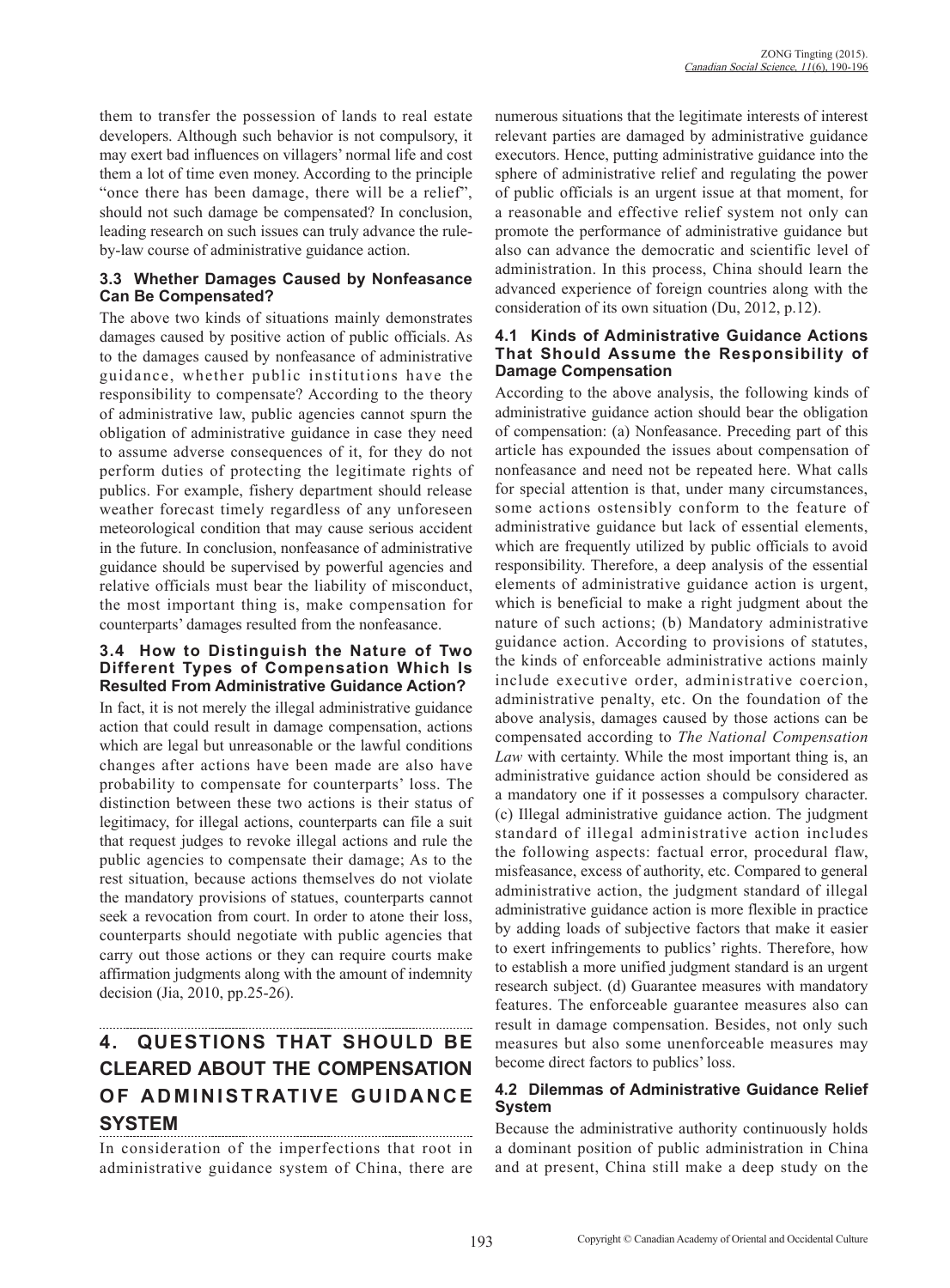effects of the administrative guidance. With a deficient administrative guidance system, the interests of publics are often damaged by public officials who execute administrative guidance. However, because administrative guidance action does not carry a compulsory characteristic on the theoretical level, people barely can retrieve their losses according to *The National Compensation Law*, which usually put those interests relevant parties in a dilemma. The main reasons that cause this situation are as follows (Yu, 2009, pp.23-29): (a) Scope of administrative guidance is unclear. The conception of modern administrative guidance is derived from Japan after worldwar two, now it is often called as "informal administrative action", "simple type administrative action", "optional administrative action" and so on in most western countries (Mo, 2009, p.219). However, whatever in academia or practical sphere, China still has not reached an agreement towards administrative guidance in its territory. As a result of that, the administrative guidance mechanism in China is unsystematic and deficient, which put enormous side-effects on the construction of relief system; (b) Provisions in statutes also are the obstacles for putting the administrative guidance action under the judicial review. According to the provisions in *The National Compensation Law*, citizens, corporate and other organization can require compensation according to the relevant provisions once their legitimate interests are damaged by public officials. They can file a lawsuit targeting the issue of damage compensation or ask court to resolve their indemnity claim in the trial of a relevant litigation. However, before the new judicial interpretation of *The Administration Procedural Law* was issued by supreme people's court in April, 2015, the main legal basis that was applied by courts of all levels is the judicial interpretation of *The Administration Procedural Law* that was issued by supreme people's court in 2000. The interpretation of 2000 has ruled out the administrative guidance action from the scope of administrative litigation. In order to enlarge the scope of administrative litigation, the Standing Committee of the National People's Congress revised *The Administrative Procedure Law* last year and the Supreme Court issued a new interpretation on the basis of this new version law which has abandoned the limitation on administrative guidance in the old interpretation. According to the new one, administrative guidance is not clearly ruled out from the scope of judicial review, which is rather beneficial to legalization of administrative guidance and the protection of publics' rights. Nevertheless, no matter the level of central government or local governments, laws and regulations barely make explicit stipulations about the damage compensation of illegal administrative guidance actions but more blurry ones that requires several preconditions before publics can get compensation. Because all of those, interest relevant parties whose

legitimate rights are damaged cannot be compensated and have to suffer the consequences of administrative guidance actions. (c) The procedure of administrative guidance relief system is unreasonable. The paragraph two of article nine in *The National Compensation Law* stipulates that compensation claimants should put forward their indemnity claims to the organizations with compensatory obligations or to the courts during the trial of related administrative cases. The fourteenth article stipulates that if organizations with compensatory obligations do not make out compensation decisions within the required time, compensation claimants can file a suit from the date of expiration. What can be seen from those two provisions is that if compensation claimants just want to petition for compensation alone, they should bring those petitions to organizations with compensatory obligations; Moreover, compensation claimants also can apply compensation claims during the process of administrative reconsideration and administrative litigation. Although the new interpretation of *The Administrative Procedure Law* no longer excludes administrative guidance outside the scope of judicial review, courts still are not considered as places where compensation claimants can be protected against illegal and unreasonable administrative guidance. Moreover, organizations with compensatory obligations often reluctant to assume the responsibility for compensation, nor they are willing to commit their illegal and unreasonable actions. In conclusion, the present judicial proceedings are not effective for publics to protect themselves from improper administrative guidance actions and restrict remedy measures that can be restored by compensation claimants.

#### **4.3 The Relief Methods of Administrative Guidance Compensation in China and Improvements Should Be Made in the Future**

Objectively, because administrative guidance has some obvious differentiated characteristics from common administrative actions, as to the question whether administrative guidance should be reviewed by court, China should avoid go to any extreme. On one hand, considering to the functions of administrative guidance, it is unwise to put all sorts of administrative guidance without differentiation; On the other hand, it is also unrealistic to exclude it from judicial review uniformly otherwise the executive power would lose the necessary supervision and restraint. A more feasible way is to establish a set of unified standard in order to decide what kinds of administrative guidance action can be reviewed by judges and the core of this standard should consider the unique characteristics of such actions, for example, legislators should exclude real optional actions from the scope of administrative litigation (Pan, 2014). Given present circumstances and legislations, interest relevant counterparts can resort to the following methods in order to get damage compensation if they think their legitimate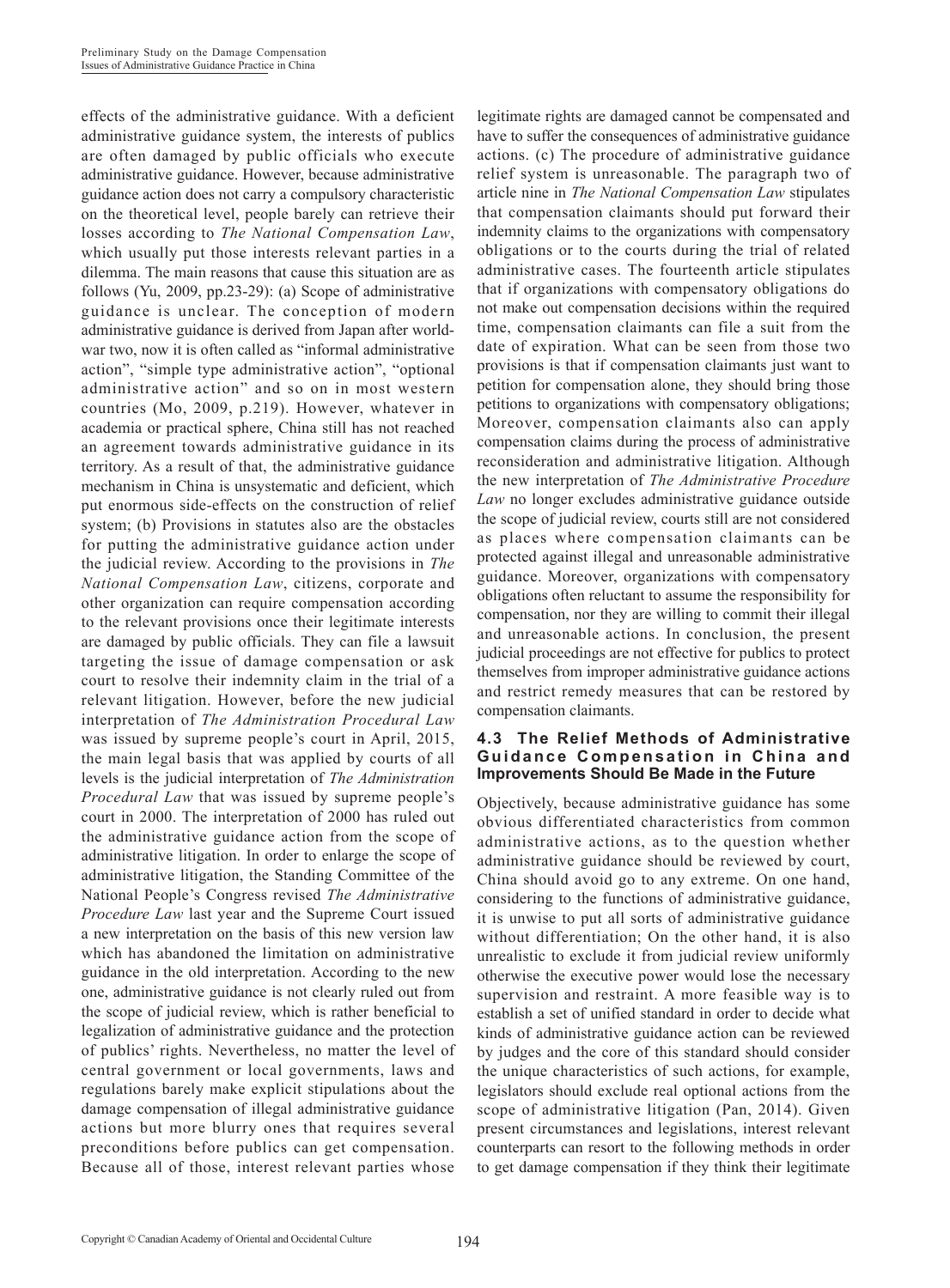rights are injured by public agencies or organizations in the process of executing administrative guidance.

#### **4.3.1 Petition to Organization With Compensation Obligation or Its Superior**

The so-called complaint system is known as administrative petition system, which is also considered as a relief system that people can apply to administrative agencies in order to protect their rights. There are many differences between relief systems throughout the whole world, but almost all countries regard such method is featured with an administrative characteristic. Because of the special characteristic carried by internal administration, counterparts often cannot get relief from administrative reconsideration and litigation restrained by nature of disputes. Meanwhile, complaint system is conductive to a direct communication by administrative agencies and its counterparts, avoiding direct collision in the process of judicial review. Therefore, constructing a perfect complaint system caters to the requirement of modern administration trend (Yuan, 2007). While their rights is damaged by illegal administrative guidance, counterparts can require the organization with compulsory obligations to recompense their losses directly or they can appeal to its superior, such a method is often considered more quickly to get compensated than the formal ones like administrative reconsideration and litigation. However, many subjects of compensation are reluctant to make up for the losses of counterparts and their superiors also have no incentives to rectify their inadequate actions. Hence, in the future, it will be very important to establish a mechanism in order to make sure public institutions can make out decent judgments involving themselves, which are also significant for the protection of publics' rights.

#### **4.3.2 Require for a Compensation in the Process of Administrative Reconsideration**

Essentially, administrative reconsideration is an internal supervisory method that administrative agencies can employ to correct their illegal or unreasonable behaviors by themselves. Such an authority is possessed by administrative agencies from the very beginning of their foundation and is not endowed by legislation. Although China still does not make it clear that people can resort to administrative reconsideration regarding to the administrative guidance action, the relevant legislations do not stipulate an exclusive provision either. A more practical way is, China should consider standards of "fact of damage" and "causal relationship" in order to enlarge the scope of administrative reconsideration to the administrative guidance.

### **4.3.3 Require for a Compensation in the Process of Administrative Litigation**

Litigation is the last straw people can use to protect themselves from administrative infringement. As to the remedy aiming at administrative guidance, judicial review also holds an important position. At present, China should include administrative guidance into judicial review by enlarging interpretation of article twelfth in *The Administrative Procedural Law*; Besides, central government and locals should modify the relevant rules and regulations on the basis of this new procedural law in order to get administrative guidance action be reviewed by court. In this way, the counterpart can ask the courts to lead judicial review towards illegal administrative guidance along with a deliberation about indemnity claim.

#### **4.3.4 File a Separate Damage Compensation Petition to the Court**

Administrative guidance can be brought into the sphere of judicial review with a certainty according to the intent of administrative procedural law and other relevant legislations. Besides, *The National Compensation Law* and *The Administrative Compensation Rules* have not excluded administrative guidance from the scope of compensation clearly, but people often face with huge resistance in filing separate damage compensation to court. In fact, as to the dominant position held by administrative agencies, enlarging the scope of litigation can only get a little effect. What China should do in the future is to modify *The National Compensation Law*  in order to endow people with a power to file separate damage compensation petitions to the court.

## **CONCLUSION**

Although the method of administrative guidance has been widely used in all areas of social management, compared to traditional administrative ways, it is insufficient in systematization and standardization. As the development of administrative theory and practice, the unsystematic, non-redeemable and dysfunctional characteristics of administrative guidance will be gradually exposed. Therefore, to promote the legalization of administrative guidance and play its real function, China is confronted by an urgent need to modify its relevant rules and legislations, by constructing the administrative guidance compensation system gradually considering the combination of theory and practice, it is possible to solve the compensation disputes caused by administrative guidance thoroughly and safeguard people's legitimate rights and interests with unprecedented degree.

## **REFERENCES**

- Du, P. H. (2012). *Study of the administrative guidance relief system* (Master dissertation). Liaoning University.
- Duan, X. H. (2008). The necessity of administrative instruction relief system. *Administration and Legal, 1*, 11-13.
- Guo, R. (2013). Study on the legal relief system of administrative guidance in China. *Journal of Mudanjiang University, 12,* 103.